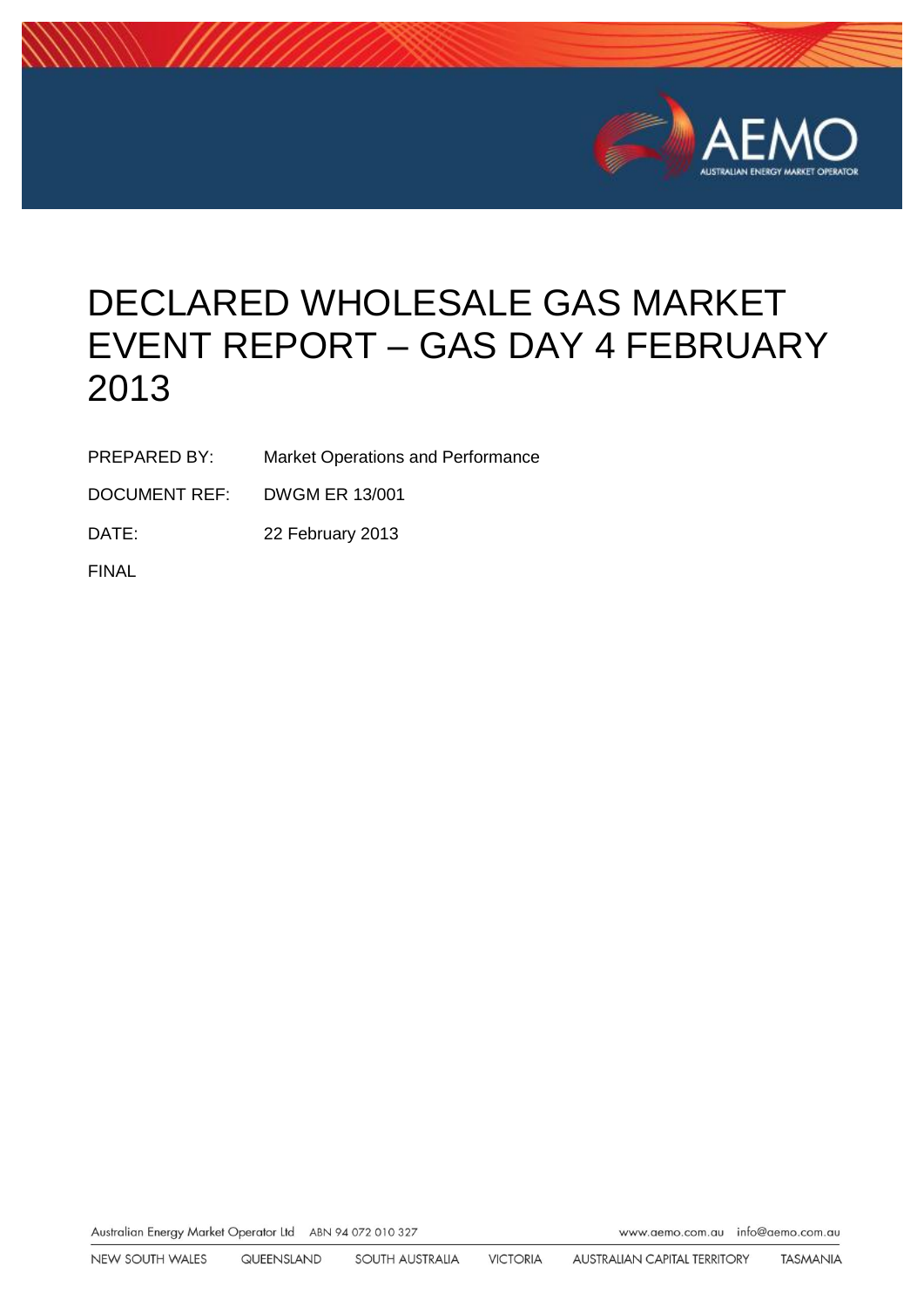

## Contents

| 1                                |                                                                           |  |  |  |
|----------------------------------|---------------------------------------------------------------------------|--|--|--|
| $\overline{2}$                   |                                                                           |  |  |  |
| 3                                |                                                                           |  |  |  |
| 4                                |                                                                           |  |  |  |
| 4.1                              |                                                                           |  |  |  |
| 4.1.1<br>4.1.2                   |                                                                           |  |  |  |
| 4.2                              |                                                                           |  |  |  |
| 4.2.1<br>4.2.2<br>4.2.3<br>4.2.4 |                                                                           |  |  |  |
| 4.3                              |                                                                           |  |  |  |
| 431<br>4.3.2                     |                                                                           |  |  |  |
| 5                                |                                                                           |  |  |  |
| 5.1                              |                                                                           |  |  |  |
| 5.2                              |                                                                           |  |  |  |
| 5.3                              |                                                                           |  |  |  |
|                                  |                                                                           |  |  |  |
|                                  | APPENDIX 2-Simulated market outcomes if AEMO did not administer the 10 AM |  |  |  |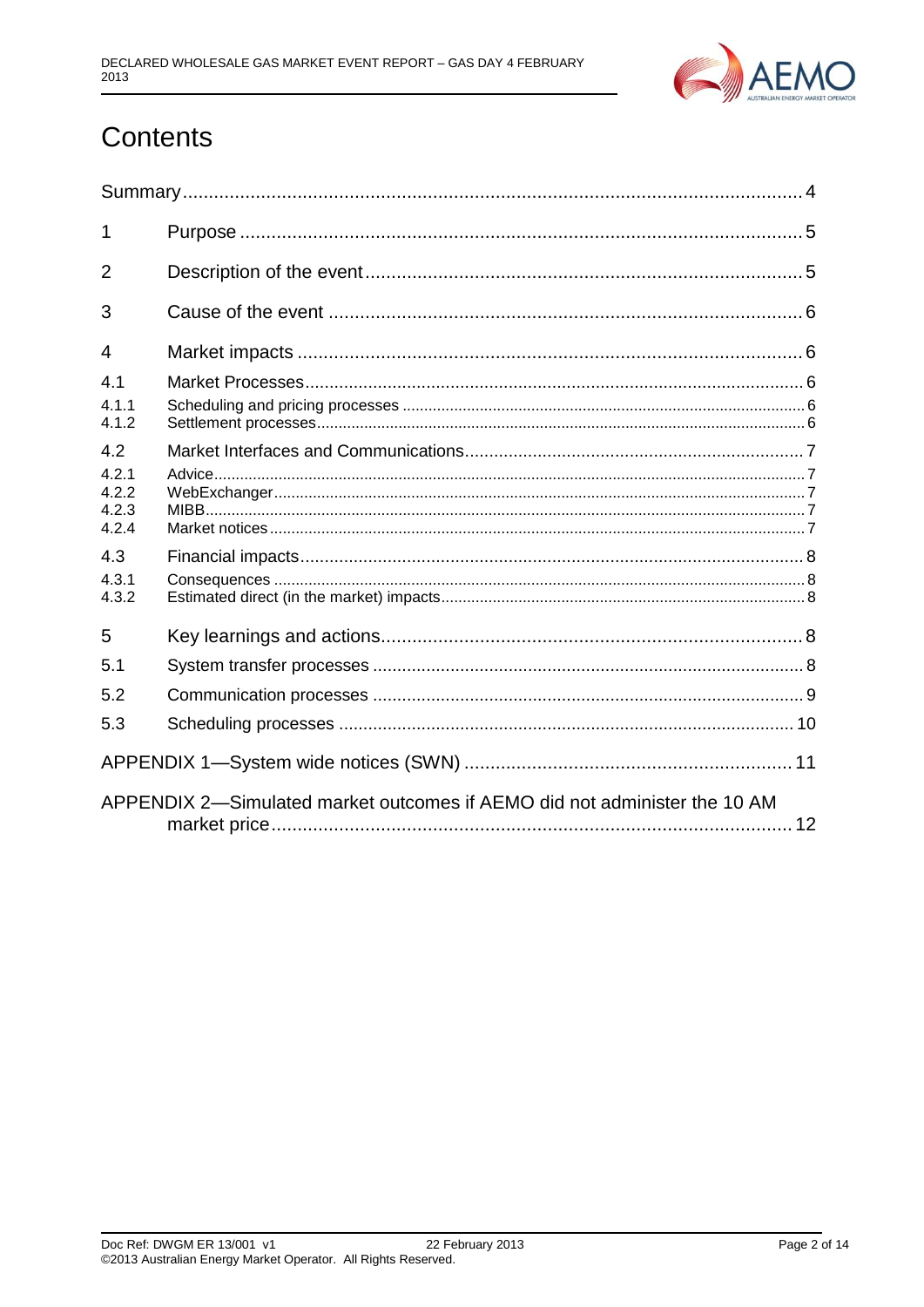

## **Glossary**

| <b>Terms or Abbreviations</b> | <b>Explanation</b>                              |
|-------------------------------|-------------------------------------------------|
| <b>AEMO</b>                   | Australian Energy Market Operator               |
| <b>AEST</b>                   | Australian Eastern Standard Time                |
| <b>DR</b>                     | Disaster recovery                               |
| <b>DWGM</b>                   | Declared wholesale gas market                   |
| <b>MIBB</b>                   | <b>Market Information Bulletin Board</b>        |
| MP (MPs)                      | Market participant(s)                           |
| <b>SCADA</b>                  | Supervisory Control And Data Acquisition system |
| <b>SWN</b>                    | System wide notices                             |
| <b>SMS</b>                    | Short message service                           |
| <b>UPS</b>                    | Uninterrupted power supply                      |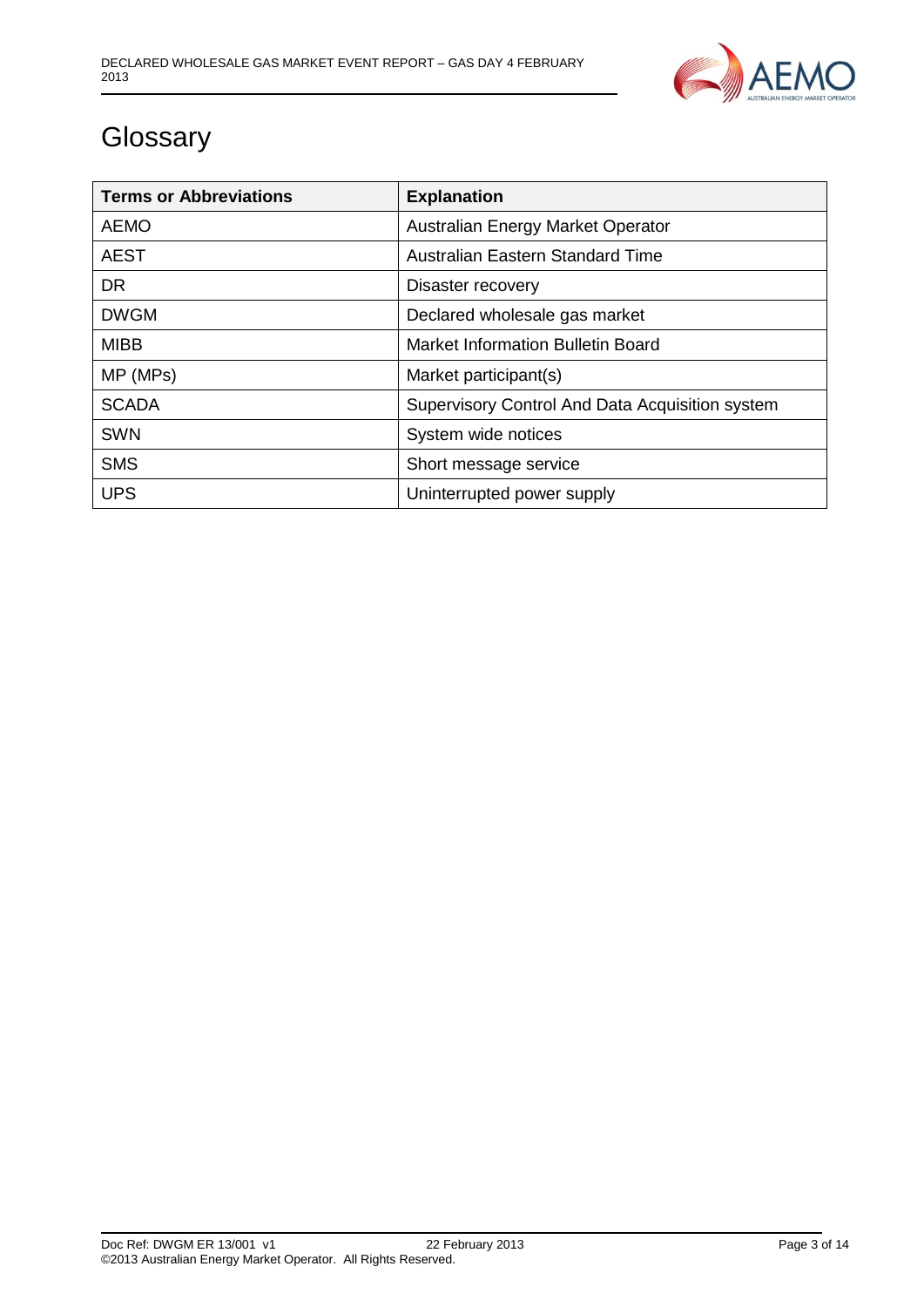

## <span id="page-3-0"></span>**Summary**

The loss of external power supply to AEMO's data centre in Queensland led AEMO to perform a transfer of the DWGM systems to the backup site in Victoria at 0615 on 4 February 2013.

Scheduling systems could not run after the transfer resulting in AEMO administering the 10 AM market price at \$4.80/GJ (set equal to the 6 AM market price).

Other immediate consequences were:

- Market notices did not provide sufficient information for Market Participants (MPs) to assess potential risks.
- Market notices were not sent to all participant contacts.
- The WebExchanger was interrupted for approximately 55 minutes. MPs could and did submit market information to AEMO before the cutoff time for the next scheduling horizon.
- The Market Information Bulletin Board (MIBB) was interrupted for approximately 2-3 minutes.
- AEMO settlement systems failed to calculate and publish the 10 AM imbalance quantities and payments.
- The administered market price was \$0.45/GJ higher than what it would have been if the 10 AM pricing schedule had been run.
- The change in market settlement outcomes resulting from the administration of price was not material. The differences on an individual basis were less than \$1,200.

The event was caused by inconsistencies between production site and backup site databases which were not detected prior to the transfer.

AEMO will review and improve its systems, processes and procedures to ensure that:

- Transfer of the systems between primary and backup sites is seamless.
- Communication with participants is effective during market events, with clear and concise messages to all intended internal and external stakeholders.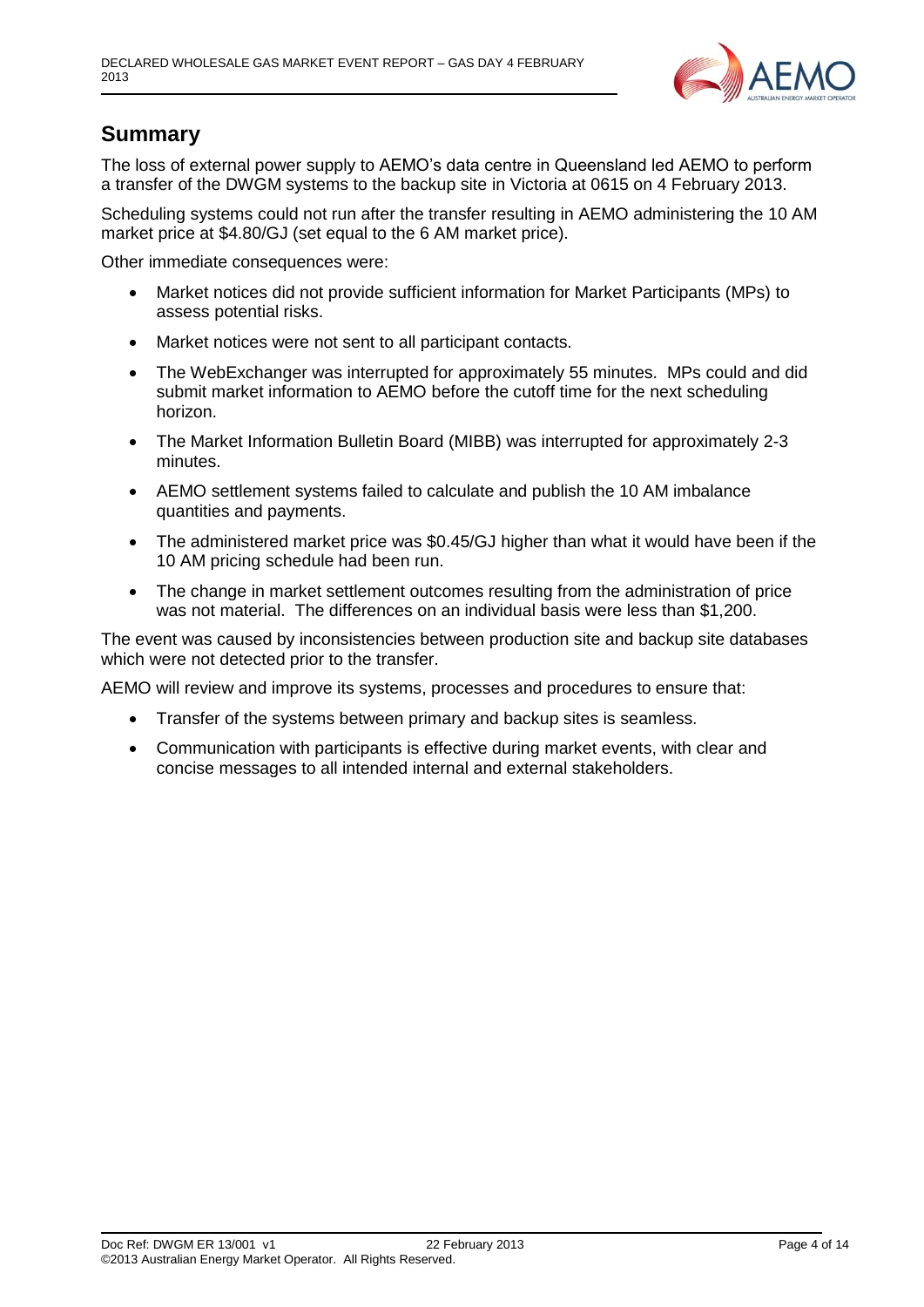

## <span id="page-4-0"></span>**1 Purpose**

This report:

- Reviews the events leading up to and consequent from AEMO administering the market price in DWGM;
- Identifies the points of failure and their causes, and reports on impacts; and
- Identifies learnings from the event and the resultant actions being undertaken.

## <span id="page-4-1"></span>**2 Description of the event**

Note—all times in this report refer to AEST unless specified otherwise.

The DWGM market systems were housed at AEMO's data centre in Queensland, with the backup site at AEMO's Victorian data centre.

Power supply to the Queensland data centre is backed up with on-site diesel generation and uninterruptible power supplies. External power supply was interrupted at 0053 on Monday 4 February 2013. UPS and on-site backup diesel generation maintained power supply to essential services and the data centre. AEMO scheduled an emergency transfer to the backup site in Victoria when it became clear that mains supply would not be restored in the near future. The transfer was scheduled to take place immediately after publication of the schedule for the 6 AM scheduling horizon to minimise potential for impacts on participants.

AEMO advised market participants of the transfer between 0604 and 0613. The notifications advised that the WebExchanger (WEX) and Market Information Bulletin Board (MIBB) may be interrupted, and possibly other systems, for up to approximately 90 minutes.

The transfer commenced at 0615. The scheduling systems were transferred to the backup site by 0700. At 0716, AEMO detected problems with the systems for scheduling and system wide notices (SWN), and commenced resolution of these issues.

When AEMO determined that system issues would not be resolved in time for publication of the 10 AM schedules, it issued notification (sent at 0959) to market participants that it was commencing an administered pricing period for the DWGM at 1000.

The issues impacting scheduling were resolved at 1005. At 1102, AEMO issued notification of conclusion of the administered pricing period at 1300.

Other market systems (NEM and STTM) and operational systems (SCADA) were not affected during the event. The DWGM market systems are currently operating normally from the Victorian data centre. Normal power supply to the Queensland site has been restored.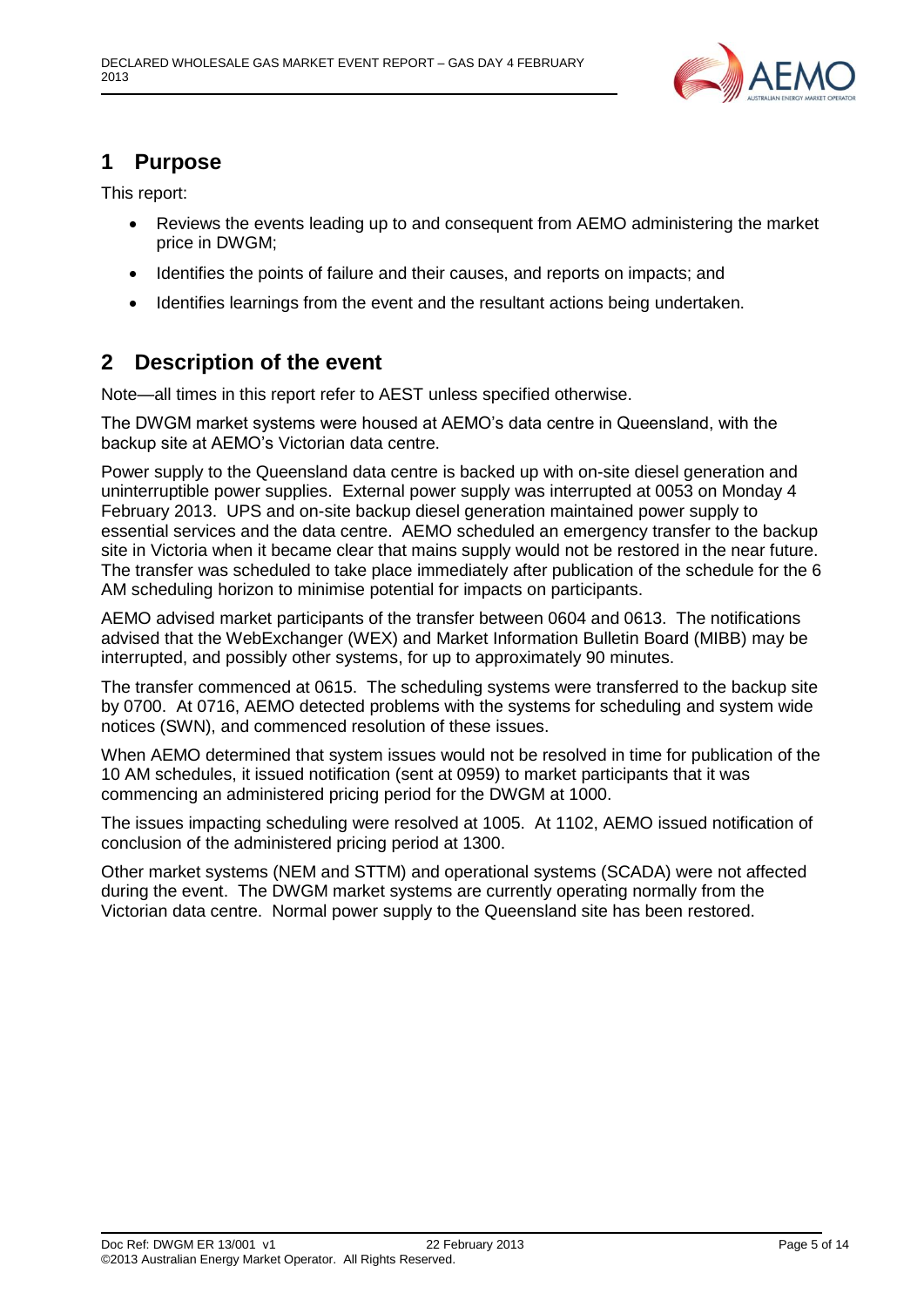

## <span id="page-5-0"></span>**3 Cause of the event**

The root cause has been identified as an inconsistency between the scheduling databases at the production and backup sites. AEMO was not aware of this inconsistency prior to the event. The inconsistency resulted in the failure of some database compiled code objects (SQL stored procedures, views and triggers). The identification and resolution of these failures resulted in a delay to availability of the systems in the backup site.

## <span id="page-5-1"></span>**4 Market impacts**

#### <span id="page-5-2"></span>**4.1 Market Processes**

#### <span id="page-5-3"></span>**4.1.1 Scheduling and pricing processes**

AEMO scheduled gas using processes defined by the Gas Scheduling Procedures and Administered Pricing Procedure when it reasonably considered that it would be unable to produce both the pricing and operating schedules by the required 10 AM schedule time.

The impacts on scheduling and pricing processes were as follows:

- AEMO administered the price for the 10 AM scheduling horizon. Market price was set at \$4.80/GJ (equal to the 6 AM market price), or \$0.45/GJ higher than otherwise might have been. Participants were advised of this administered price by SWN issued by SMS at 1014. 1
- D+1 schedules for gas day 5 February 2013 were published approximately 3 hours later than the times specified in the Gas Scheduling Procedures and National Gas Rules.
- During the outage of the primary scheduling system, System Wide Notices (SWN) were issued by SMS via the backup Whispir system, and many individuals were not sent the SWN (refer section [4.2.4\)](#page-6-4).

A manual back-end process, required to enable a transfer of scheduling data to settlement systems during the administered pricing period, was not completed during the event:

 This impacted reporting, and delayed publication of the administered market price and imbalance data for the 10 AM scheduling horizon. This was corrected on 6 February 2013.

#### <span id="page-5-4"></span>**4.1.2 Settlement processes**

The impacts on settlements and prudential monitoring processes were as follows:

- As a result of the 10 AM schedule data not being transferred from the scheduling database to the settlement database:
	- $\circ$  The 4 Feb 2013 10 AM schedule imbalance data (GJ and \$) was not calculated. This was resolved on 6 February 2013.
	- o The 4 Feb 2013 2 PM imbalance data (GJ and \$) was incorrectly calculated. This was resolved on 6 February 2013.
- Prudential monitoring was unaffected, as the process normally runs three business days in arrears (i.e. on business day 7 February), by which time the issues had been resolved.

 1 In the report GWCF 13-098-01 presented to GWCF on 12 February 2012, AEMO initially estimated that market price would have been \$4.70/GJ. After subsequent modeling the price has been recalculated to be \$4.35/GJ).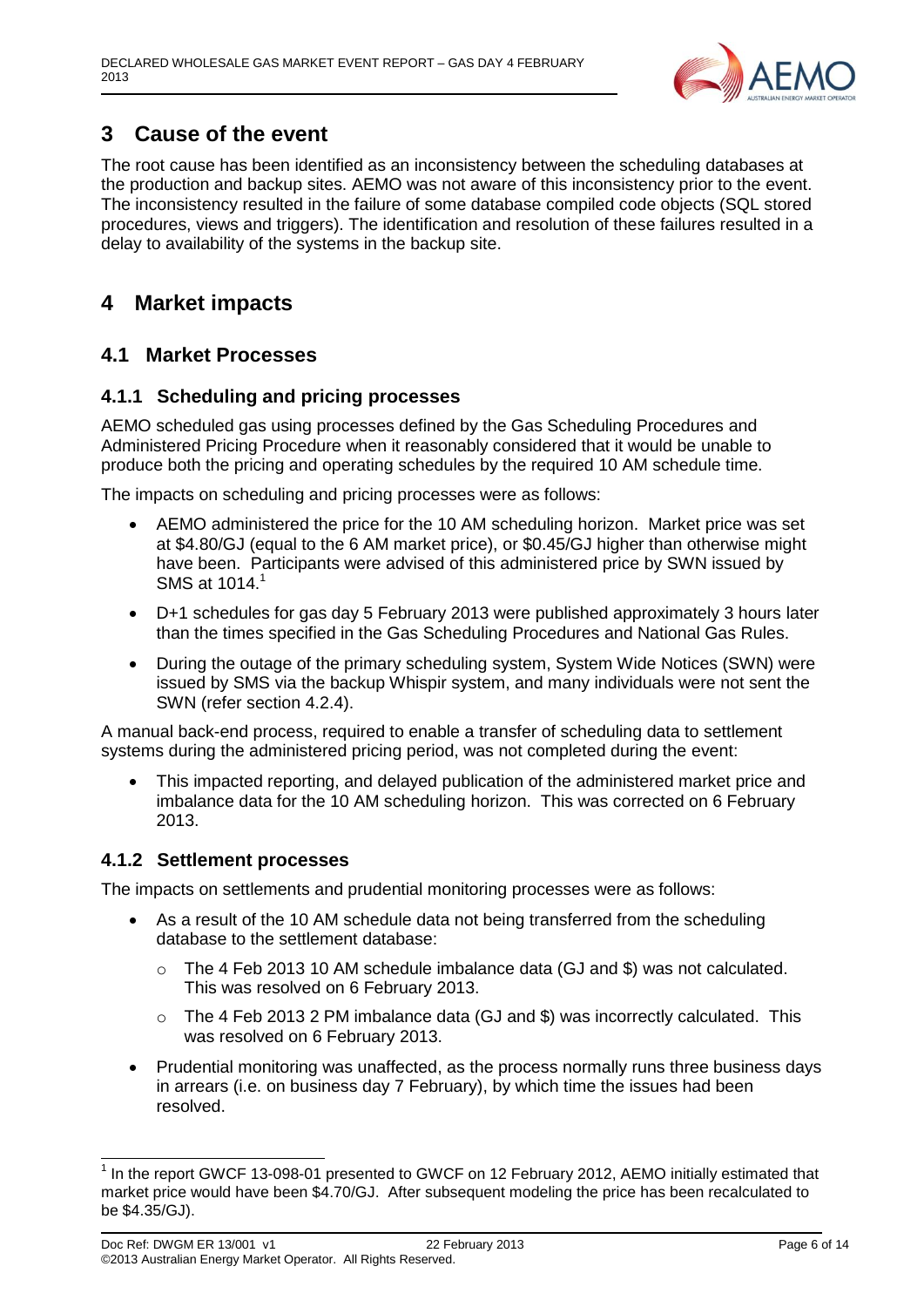

### <span id="page-6-0"></span>**4.2 Market Interfaces and Communications**

#### <span id="page-6-1"></span>**4.2.1 Advice**

AEMO advised the market by SWN issued at 0604 that "the MIBB report may be interrupted for a short duration after 06:30 am (EST). Other market systems may be unavailable for up to 90 minutes", and at 0613 issued a SWN that "Due to market system cut over some market systems including WEX will be interrupted for up to 90 minutes".

#### <span id="page-6-2"></span>**4.2.2 WebExchanger**

The WebExchanger "WEX" (participant input interface) was restored to functionality within approximately 55 minutes, and MPs could and did successfully submit market data to AEMO after the outage period in time for the 10 AM scheduling horizon. To AEMO's knowledge, no MP's were impacted by the outage of the WEX.

#### <span id="page-6-3"></span>**4.2.3 MIBB**

The Market Information Bulletin Board (MIBB) was restored in approximately 2-3 minutes, and impacted issuance of reports

- The 10 AM administered price was not published on time.<sup>2</sup>
- Imbalance data (GJ and \$) for 10 AM schedule were not published on time.<sup>3</sup>
- The MIBB reports were published correctly on 6 February 2013.

#### <span id="page-6-4"></span>**4.2.4 Market notices**

System Wide Notices (SWN) were the primary form of communication with the market during the event. Refer to Appendix 1 for a listing of the SWN that were issued.

Approximately half the contact list of about 150 individuals across various trading and non trading organisations, were not sent SWN via Whispir SMS, the backup SMS system for issuing SWN applied during the MIBB outage. Approximately four trading and seven non trading organisations were not sent any Whispir SMS SWN. These omissions were caused by non alignment of the Whispir contact lists with the contact list used for SWN issued by the scheduling system.

As per current normal practice, participants in other markets were not notified of the event.

Some trading and non-trading participants have complained that they were not sufficiently informed of the potential risks and ramifications during the event.

The information provided to participants by SWN was limited:

- The initial notices communicated the intention to transfer to the backup site, but did not communicate to participants the reason for the transfer, and did not advise that this was an unplanned transfer of a critical nature.
- The information in each SWN is restricted by system which limits the number of characters in each notice. SWN issued by SMS from the scheduling system is limited to 160 characters per message. SMS from the Whispir system over 160 characters are automatically broken into 160 character lengths and sent as an separate SMS's. For example, a 400 character message will be broken into three separate SMS's.
- It is possible for AEMO to attach a file to the SWN to provide more details, but this did not occur in this event.

 2 INT41 (a public report of market and reference prices) <sup>3</sup> INT282 (Imbalance allocation report)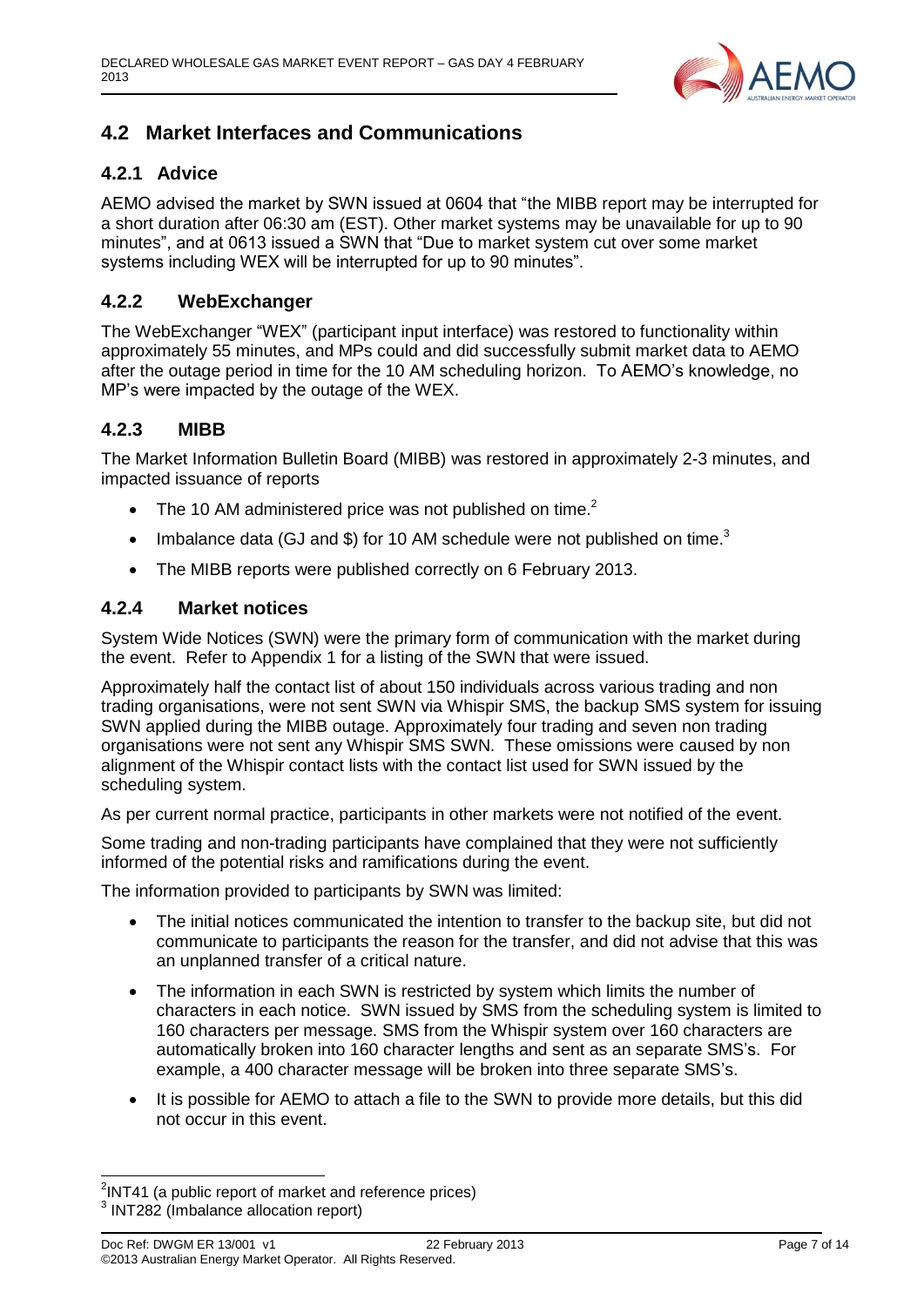

### <span id="page-7-0"></span>**4.3 Financial impacts**

#### <span id="page-7-1"></span>**4.3.1 Consequences**

The consequences of administering the price for the 10 AM scheduling horizon were:

- AEMO re-approved the 6 AM approved operating and pricing schedule as the 10 AM approved operating and pricing schedule.
- AEMO set market price for the 10 AM scheduling horizon equal to that for the 6 AM scheduling horizon at \$4.80/GJ.
- Imbalance payments for the 10 AM scheduling horizon were \$0 for all MPs because scheduled injection and withdrawal quantities (including demand forecasts) did not change between 6 AM and 10 AM schedules.
- MPs deviating from the 6 AM schedule (by injecting or withdrawing more or less gas than scheduled) paid \$4.80/GJ for each GJ of deviation (same price as the ex-ante market price). As such, MPs were not exposed to market risks due to differences between the 6 AM ex-ante market price and deviation price.

#### <span id="page-7-2"></span>**4.3.2 Estimated direct (in the market) impacts**

The direct (in the market) impacts of AEMO's administration of market price are estimated as:

- AEMO ran, approved and published the 10 AM pricing and operating schedules using:
	- $\circ$  MPs' updated controllable injection and controllable withdrawal bids, and updated demand forecasts submitted for the 10 AM schedule; and
	- o AEMO input data applicable for that schedule.
- The market price for the 10 AM scheduling horizon would have been \$4.35/GJ or \$0.45/GJ lower than the administered price.
- AEMO estimates the higher administered price had an immaterial financial impact on MP settlement outcomes. Compared to the provisional settlement outcomes based on D+3 allocation data, AEMO estimates that:
	- o MPs were -charged net overall \$245 less through imbalance and deviation payments for the gas day.
	- o Eight MPs were charged less, but the change was not more than \$1,139 for any individual MP on the gas day.
	- $\circ$  Fifteen MPs were paid less, but the change was not more than \$638 for any individual MP on the gas day.

See Appendix 2 for details on these calculations.

## <span id="page-7-3"></span>**5 Key learnings and actions**

The key learnings and actions arising from this event are summarised below.

#### <span id="page-7-4"></span>**5.1 System transfer processes**

The decision to defer the transfer to shortly after 6 AM was taken to minimise impacts on participants. Impacts could have been far more serious if this transfer had commenced earlier and similar issues had impacted on the schedule for the 0600 scheduling horizon.

This was the first live transfer from the Queensland production site to the Victorian backup site. AEMO had not previously tested the transfer to the backup site when migrating systems to the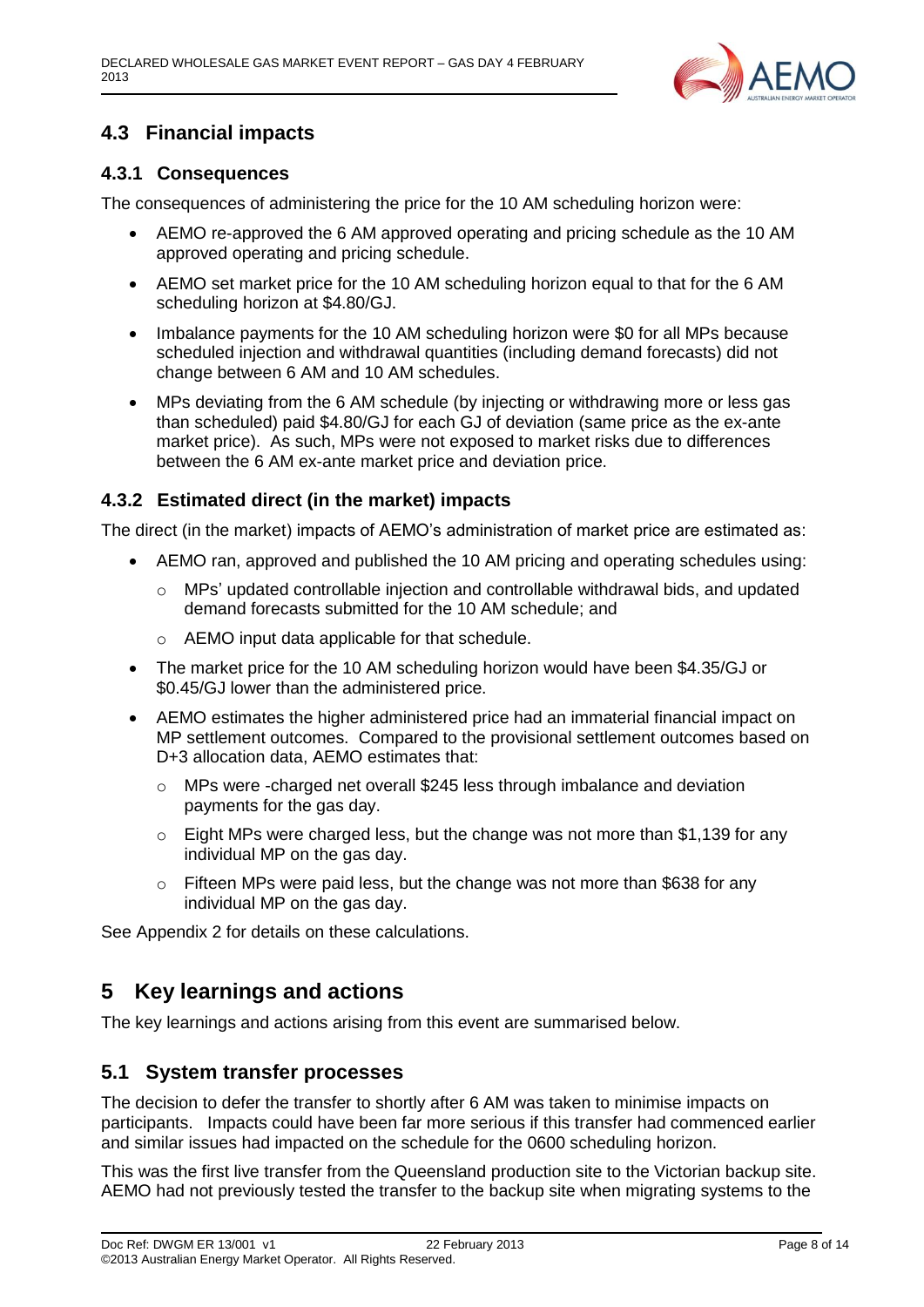

Queensland data centre, on the basis that previous transfers between production and backup sites had not raised significant issues. This resulted in AEMO being unaware of the serious nature of inherent issues that existed in the databases and led to this event.

As the underlying issues have not yet been fully addressed, if there is a need to transfer the DWGM systems between the sites, there will be heightened risks of system issues arising from system and database transfers.

AEMO is urgently addressing the issues raised by this event to reduce the risk of reoccurrence during a future transfer of the gas market systems between the primary and backup sites.

In addition, AEMO will incorporate the following learnings from this event into its processes:

- Migration of production sites should in future incorporate greater testing of the ability to transfer to the backup site.
- Problems encountered during transfers should be investigated more rigorously and root causes identified in addition to fixing the immediate problems, so that potential inherent issues are uncovered earlier and remedial actions taken.
- The system architecture and the site transfer procedures currently allow for the completion of a transfer within the pre-determined time window. This leaves minimal contingency for additional time and resources, and limits options for reverting to the primary site to restore the service if issues arise during the transfer.
- Coordinating and running an unplanned transfer with all support team members working from home significantly slowed down the process in this event. The standard collaboration tools used in the office did not work effectively from the home environment. There was no contingency for this potential risk on the day. The planning in future events should consider this potential risk, and AEMO will review and enhance the arrangements to resolve issues experienced.

In conjunction with addressing the immediate issue(s), investigation into root causes has identified potential for further risks within the DWGM systems. This investigation is ongoing with high priority. The areas of focus include:

- Continued investigation into the root cause of the problem and applying Sybase vendor supplied remediation steps as appropriate (target completion March 2013).
- Investigation of methods for re-compiling stored procedure code in the DWGM systems to cater for issues during transfers between sites (target completion March 2013).
- Investigation of a move to a supported version of Sybase such that we can use the current toolsets and improvements in the product (target completion July 2013).
- Investigation of the costs and benefits of introducing a different regime of database replication to reduce the required the times to transfer between sites (target completion July 2013).

#### <span id="page-8-0"></span>**5.2 Communication processes**

There were problems with communication with participants:

AEMO's systems failed to issue SWN to individuals and organisations during the event.

The failure to send SWN to individuals and organisations was caused by non alignment of contact lists between the production and Whispir systems. AEMO has rectified this, and will adjust its procedures to ensure that alignment is periodically verified.

 Some trading and non trading participants complained that they were not sufficiently informed of the potential risks and ramifications during the event. The information provided by SWN is limited, and did not advise that this was an unplanned transfer of a critical nature.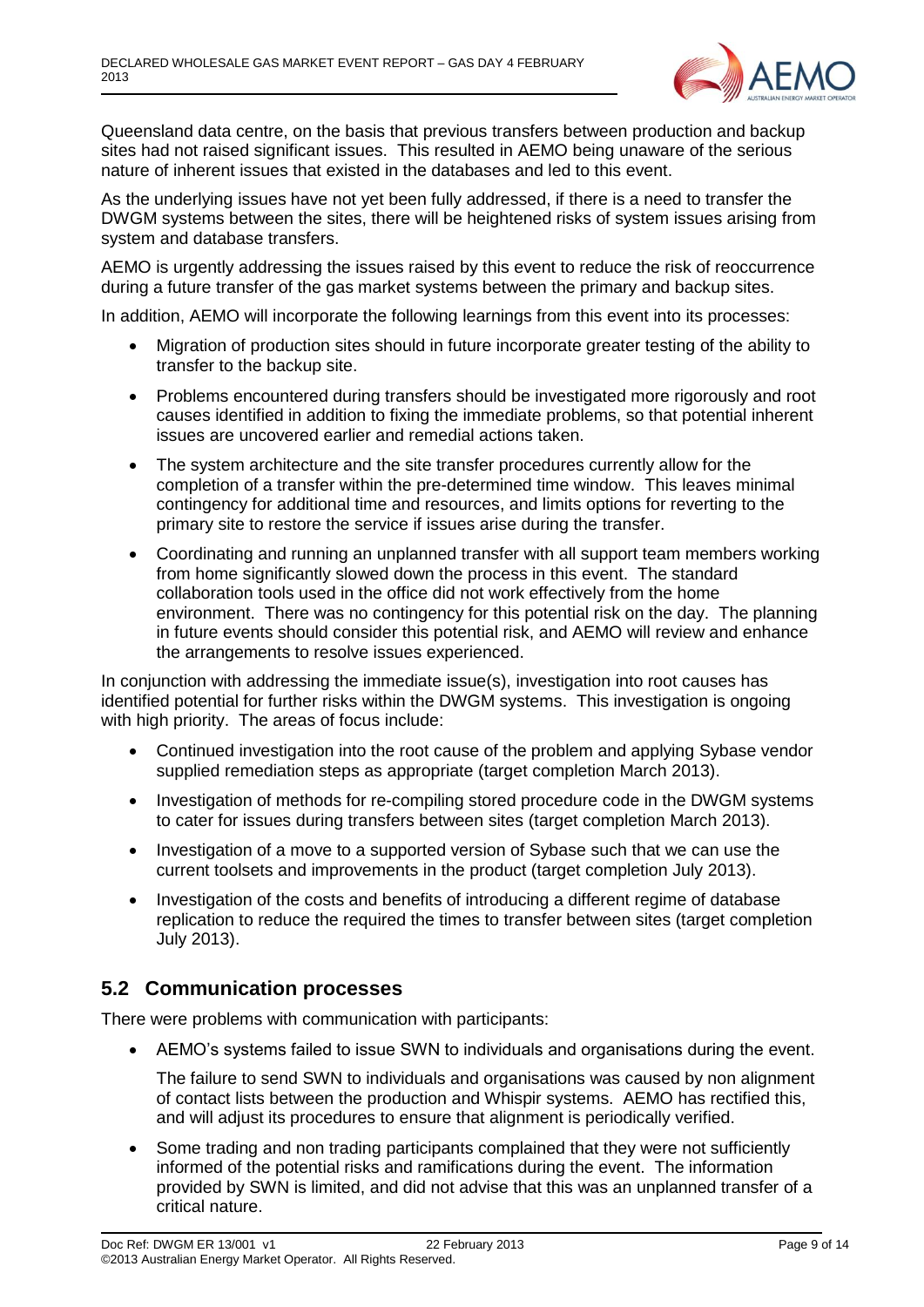

AEMO is currently reviewing existing SWN SMS notices and ability to attach documents, to ensure that notices provide sufficiently clear and concise information for MPs to be able to understand the events and assess the impacts of the event on their trading strategy and position.

AEMO will consult with MP's on whether the current approach to issuing market notices via SMS (with its inherent character limitation) is an effective method of communicating information during market events in the event of a system failure, and if not, what alternatives might be justifiable, and what other information would be valuable.

 Potentially, participants in other markets could also have been impacted by the consequences of the event, but were not advised.

It is currently not normal practice in any of the gas and electricity markets to notify participants in other markets of an event in another market, and the AEMO systems are not designed to provide notices across markets.

While no direct impact was identified on the NEM or on STTM hubs from this event, in some areas the markets are strongly related and in some cases events such as this could impact on other markets and their participants.

AEMO will review the merits for and issues with providing information to a wider audience during events.

#### <span id="page-9-0"></span>**5.3 Scheduling processes**

Following the failure to complete a manual back-end process for transfer scheduling data to settlement systems during the administered pricing period, AEMO will review and amend its procedures and training so that they are more effective in preventing similar issues during future market administration events.

AEMO will also review and update the Gas Scheduling Procedures, the Administered Pricing Procedures and the Electronic Communication Procedures to incorporate the recommended improvements arising from the review of this event.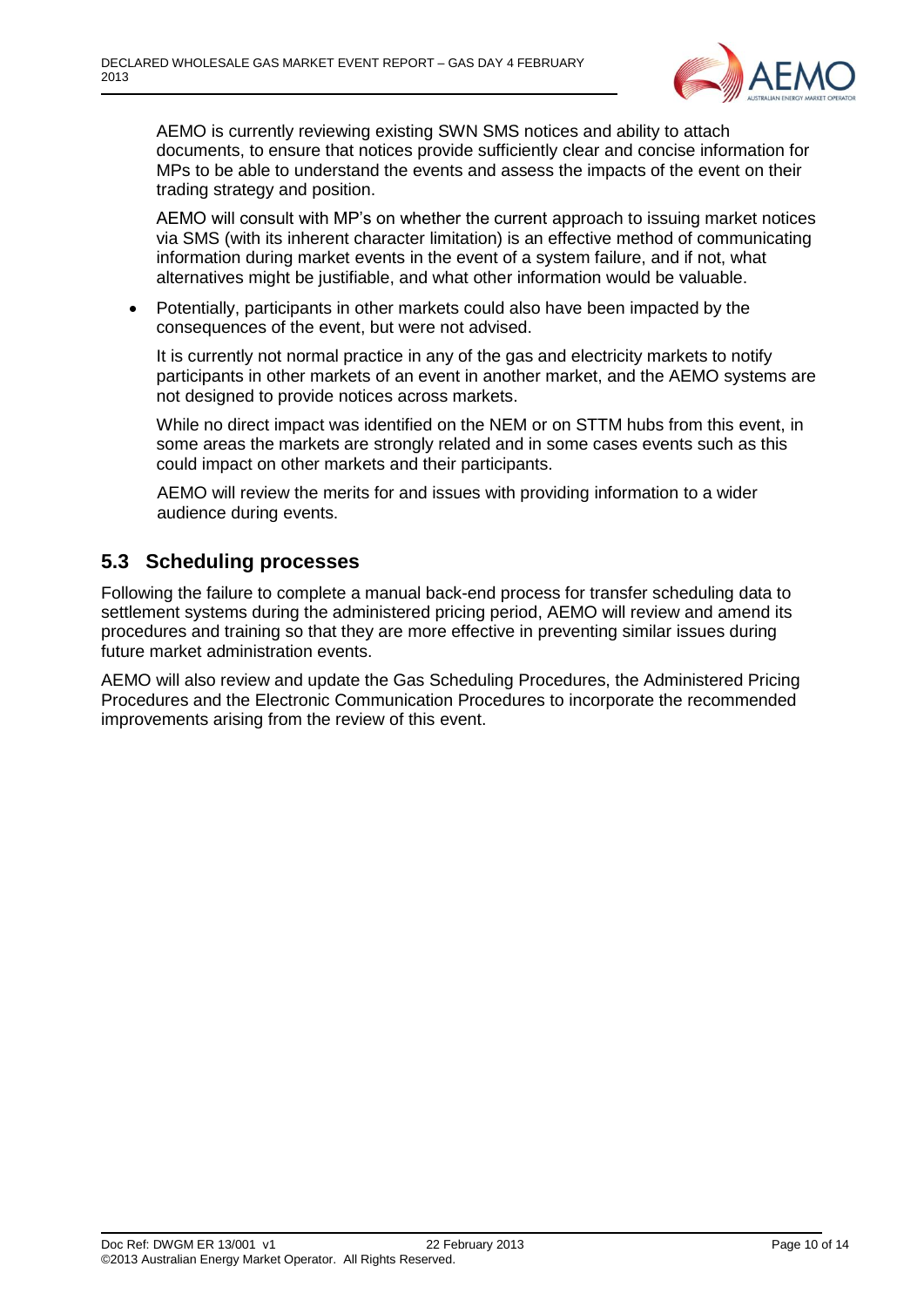

## <span id="page-10-0"></span>**APPENDIX 1—System wide notices (SWN)**

| Notice_Id | System_Message                                                                                                                                                                                                                         | <b>Publish</b><br>(AEST) |
|-----------|----------------------------------------------------------------------------------------------------------------------------------------------------------------------------------------------------------------------------------------|--------------------------|
| 8702      | AEMO will proceed with a cut over of market systems from the 04/02/2013<br><queensland>* site to the <victorian>* backup site today<br/>04/02/13 at 06:00 am (EST).</victorian></queensland>                                           | 05:55:13                 |
| 8703      | Due to the market system cut over from the primary site to the<br>backup site, the MIBB report may be interrupted for a short<br>duration after 06:30 am (EST). Other market systems may be<br>unavailable for up to 90 minutes.       | 04/02/2013<br>06:04:18   |
| 8704      | Due to market system cut over some market systems<br>including WEX will be interrupted for up to 90 minutes.                                                                                                                           | 04/02/2013<br>06:13:55   |
| Whispir4  | Late Publication of Day+1 8am Schedule Due to delays in<br>market system cut over process 8am Day+1 schedule<br>publication will be delayed.                                                                                           | 04/02/2013<br> 07:53     |
| Whispir   | Administered Price period Administered Price period is<br>declared commencing at 10:00 AM due to inability to produce<br>schedules                                                                                                     | 04/02/2013<br>09:59      |
| Whispir   | Market Price Administered for 10AM schedule Market price for 04/02/2013<br>10AM schedule for gas day 04/02/13 has been administered<br>(not capped) at \$4.8000. Operational schedule has been re-<br>published based on 6AM schedule. | 10:14                    |
| Whispir   | Delayed publication of day+1 schedule Delayed 8AM day+1<br>schedule has been published.                                                                                                                                                | 04/02/2013<br>10:58      |
| Whispir   | Administered Price period conclusion Administered Price<br>period will conclude at 01:00 PM.                                                                                                                                           | 04/02/2013<br>12:02      |

\* Text marked "<text>" has been edited from actual SWN text.

 4 Backup market notice communication system was used if and when MIBB failed.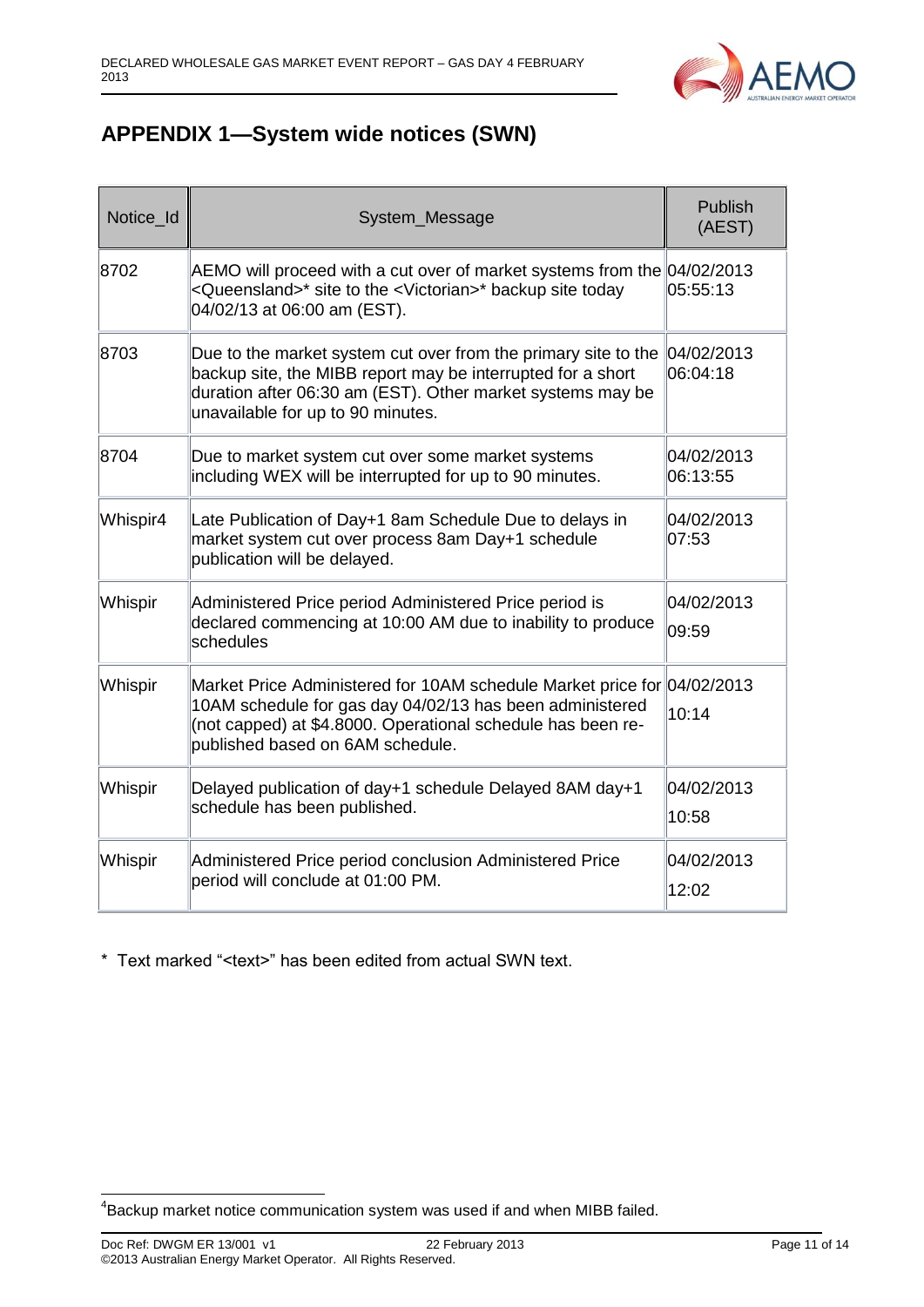

## <span id="page-11-0"></span>**APPENDIX 2—Simulated market outcomes if AEMO did not administer the 10 AM market price**

If AEMO did not administer the 10 AM market price, AEMO would have run, approved and published the 10 AM operating schedule and pricing schedule using:

- MPs' updated controllable injection bids, controllable withdrawal bids and demand forecasts submitted for the 10 AM schedule; and
- AEMO input data applicable for that schedule.

#### **Changes to controllable injection and withdrawal bids, and demand forecasts (received by 0900)**

Four MPs have moved their injection bids to lower price bands.

Two MPs have made small changes to their controllable withdrawal bids.

Three MPs have reduced their demand forecasts.

See details in Figure 1.





#### **Changes to 10 AM scheduling outcomes**

Market price would have been \$4.35/GJ and \$0.45/GJ lower than the administered price.

Compared to the administered scheduling outcomes,

- Scheduled controllable injections would have increased by 985 GJ;
- Scheduled controllable withdrawals would have increased by 2,663 GJ; and
- Demand forecasts would have decreased by 1,219 GJ.

See details in Table 1.

*Table 1: Changes to scheduled injections, controllable withdrawals and demand forecasts*

|                              | Market price (\$/GJ) | Scheduled injections<br>(GJ) | Scheduled<br>withdrawals (GJ) | Demand forecasts<br>(GJ) |
|------------------------------|----------------------|------------------------------|-------------------------------|--------------------------|
| Administered<br>schedule (1) | \$4.80               | 473,430                      | 111,420                       | 354,346                  |
| Simulated schedule<br>(2)    | \$4.35               | 474,416                      | 114,083                       | 353,127                  |
| Changes ((2) minus<br>(1))   | $-$0.45$             | 985                          | 2,663                         | $-1.219$                 |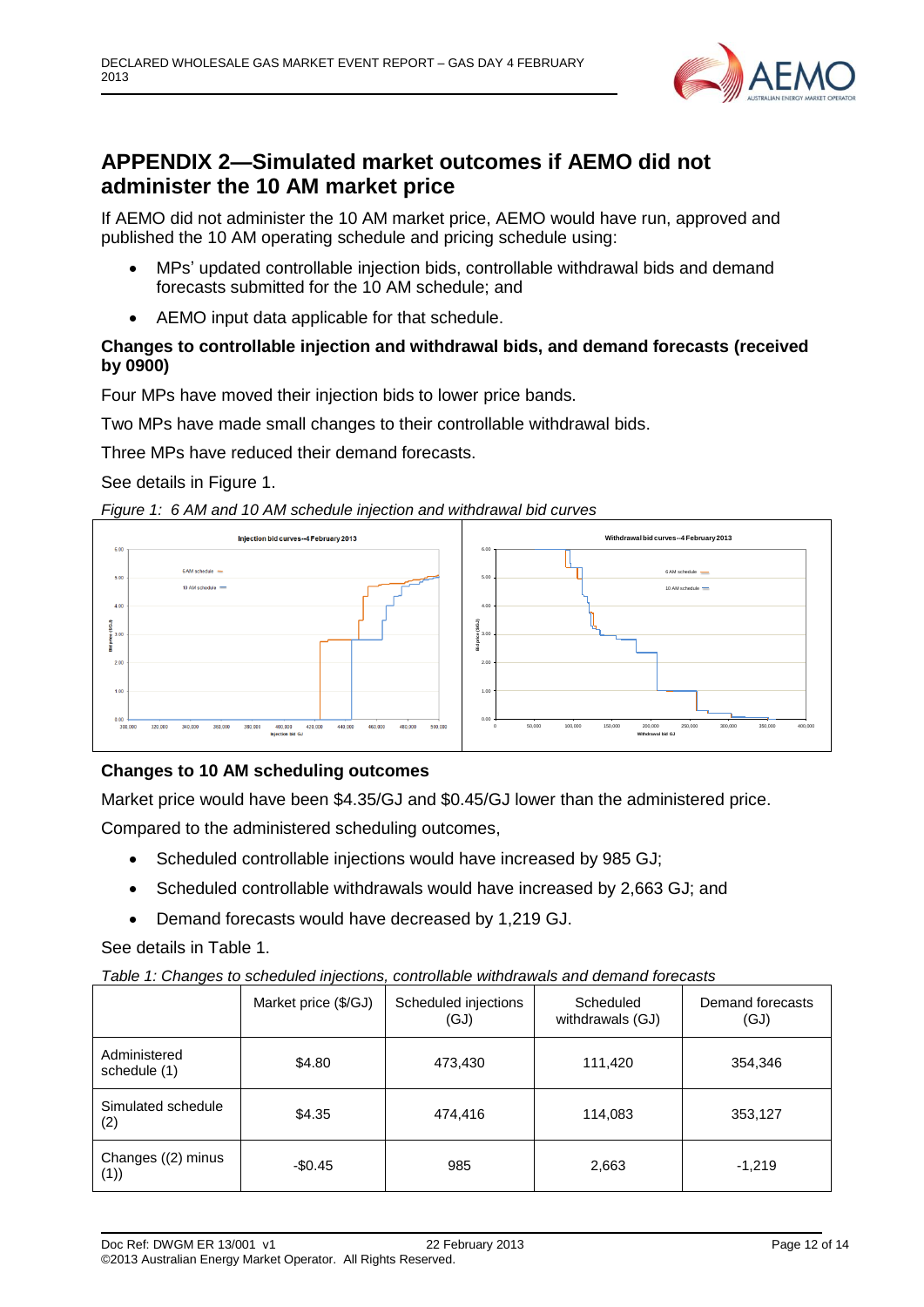

#### **Changes to imbalance quantities and payments**

Changes to the 10 AM scheduling outcomes would impact on the 10 AM and 2 PM imbalance quantities and payments. AEMO would have:

- under-charged MPs by \$1,998 of imbalance payments for the 10 AM schedule because of increased imbalance quantities albeit at a lower price;
- under-paid MPs by \$3,615 of imbalance payments for the 2 PM schedule; and
- under-paid MPs by \$1,616 of imbalance payments for the gas day.

#### See details in Table 2.

| Table 2: Changes to imbalance quantities and payments |  |  |
|-------------------------------------------------------|--|--|
|                                                       |  |  |

|                             |              | 10:00 AM  | 2:00 PM   |
|-----------------------------|--------------|-----------|-----------|
| Administered                | Market price | \$4.8000  | \$5.3505  |
| schedule (1)                | Imbalance GJ |           | $-273$    |
|                             | Imbalance \$ | \$0       | $-$1,459$ |
| Simulated schedule          | Market price | \$4.3500  | \$5.3505  |
| (2)                         | Imbalance GJ | 459       | $-948$    |
|                             | Imbalance \$ | \$1,998   | $-$5,074$ |
| Changes $((2)$ minus $(1))$ |              | \$1,998   | $-$3,615$ |
| Total changes for gas day   |              | $-$1,616$ |           |

Note: Positive payments imply MPs pay AEMO. Negative payments imply AEMO pay MPs.

#### **Changes to deviation quantities and payments**

Changes to the 10 AM scheduling outcomes would impact the 6 AM and 10 PM deviation quantities and payments.

- The 10 AM reduced market price would have resulted in AEMO under-charging MPs by \$10 of deviation payments for the 6 AM scheduling interval.
- The 10 AM deviation quantities would have increased resulting in AEMO undercharging MPs by \$1,851 in deviation payments for the 10 AM scheduling interval.<sup>5</sup>
- AEMO would have under-charged MPs by a total of \$1,861 deviation payments for the gas day.

See details in Table 3.

| Table 3: Changes to deviation quantities and payments |              |          |          |
|-------------------------------------------------------|--------------|----------|----------|
|                                                       |              |          |          |
|                                                       |              | 6:00 AM  | 10:00 AM |
| Administered                                          | Market price | \$4.8000 | \$5.3505 |
| schedule (1)                                          | Deviation GJ | $-22$    | 7,567    |
|                                                       | Deviation \$ | $-$106$  | \$40,488 |
| Revised schedule                                      | Market price | \$4.3500 | \$5.3505 |
| (2)                                                   | Deviation GJ | $-22$    | 7,913    |
|                                                       | Deviation \$ | $-$ \$97 | \$42,339 |
| Revised (2) minus Administered (1)                    |              | \$10     | \$1,851  |
| Total change in deviation payments                    | \$1.861      |          |          |

Note: Positive payments imply MPs pay AEMO. Negative payments imply AEMO pay MPs.

#### **Changes to settlement payments**

Compared to the provisional D+3 settlement outcomes,

AEMO would have under-charged MPs by \$245 for the gas day.

<sup>&</sup>lt;u>Figure 20 increase in deviation quantities</u> was due to changes in updated demand forecasts.